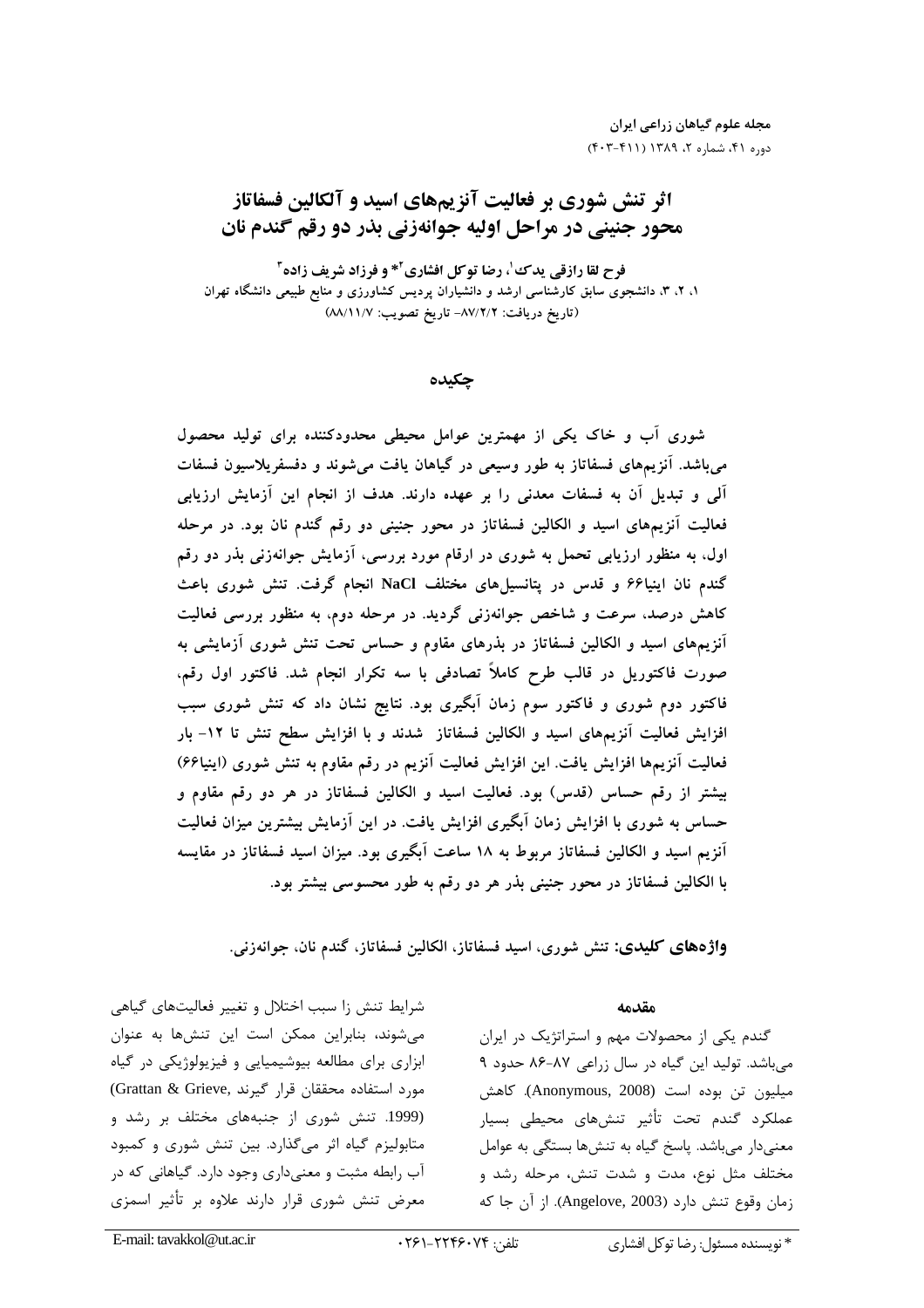تنس شوری که باعث اختلال در روابط آبی گیاه می شود، تحت تأثیر اثر اختصاصی تنش شوری که به صورت تأثیر یونها روی متابولیزم سلولی و در بعضی از موارد سمیت ناشی از تجمع یونها نیز قرار میگیرند .(Barret-Leanard et al., 1982)

راهکارهایی که سبب سازگاری گیاه به تنشهایی مثل شوری، خشکی، سرما و گرما میشوند بر رشد و تولید گیاه اثر میگذارند و گیاه در پاسخ به این تنشها با مکانیزمهای مختلف مثل تغییر مورفولوژیک و الگوی نموی و پاسخ های فیزیولوژیک و بیوشیمیایی سازگار میشود (Sarapatka et al., 2004). سازگاری به این تنشها با تنظیم متابولیتهایی که منجر به تغییر آنزیمهای مختلف میشود در ارتباط است Ehsanpous) & Amini, 2003). در ميان اين آنزيمها، فسفاتازها مهمترین آنزیمهایی هستند که فرایندهای فیزیولوژیک مثل تنظیم فسفات محلول، متابولیسم انرژی و تنظیم متابولیک سلول را بر عهده دارند :(Bewley, 1997) Sharma et al., 2004)

فسفات یک ترکیب ضروری در ساختار مولکولهای DNA و RNA، فسفوليپيدهاى ديواره سلولى، ATP و تعدادی از متابولیتهای دیگر است ,Sharma et al) (2004. آنزیمهای فسفاتاز از مهمترین آنزیمهای گیاهی به شمار میروند که در فضای درون و برون سلول فعالیت دارند و نقش آنها دفسفریلاسیون فسفات آلی و تبدیل آن به فسفات معدنی است. فسفاتازها به طور سنتی بسته به pH بهینه برای فعالیت آنزیم به اسید و الكالين فسفاتازها تقسيم مى شوند و pH بالاى ٧ براى فعالیت الکالین فسفاتاز و پایین ۷ برای فعالیت اسید فسفاتاز مناسب مى باشند (Pan & Chen, 1988). فعاليت اسید و الکالین فسفاتاز با کاهش کلسیم، فسفر، عناصر كممصرف وآهن افزايش مي يابد. علت اين افزايش، نگهداری فسفر معدنی در سطح عادی میباشد تا فرایندهای حیاتی گیاه انجام گیرد. این آنزیمها سازگار كننده گياه با تغيير شرايط محيطى است كه با تنظيم متابولیتها سبب تغییر در فعالیت آنزیم میشود. بنابراین مطالعه این آنزیمها و عوامل مؤثر بر فعالیت آنزیم امری ضروری به نظر می رسد .Sharma et al  $.2004)$ 

جوانهزنی بذر زنده با جذب آب شروع می شود و با خروج محورهای جنینی پایان می یابد. برای درک بهتر تأثیر تنش شوری، جوانهزنی را میتوان به سه مرحله تقسيم نمود: ١- شروع جذب آب، ٢- آغاز فعاليتهاى متابولیک و ۳- ظهور و طویل شدن محورهای جنینی. Bewley (1997) جوانهزني به مفهوم واقعي أن را منحصر به مرحله یک و دو دانسته و مرحله سه را یک مرحله بعد از جوانهزنی میداند.

آنزیمهای فسفاتاز نقش فیزیولوژیک مهمی را در سازگاری بذرهای در حال جوانهزنی با تغییر شرایط محيط دارند. در تحقيقي توسط.Centeno et al (2003) فعالیت اسید فسفاتاز در زمان جوانهزنی بذر گندم زمستانه و بهاره مورد بررسی قرار گرفت. در هر دو رقم فعالیت این آنزیم به مقدار قابل ملاحظهای (به ترتیب ۲۵۰ و ۲۷۵ درصد) در طی جوانهزنی افزایش یافت و افزایش اسید فسفاتاز همبستگی مثبت و معنیداری با كاهش مقدار فيتات فسفر داشت ,Belcher & Miller) (1974. به ترتیب در گزارش های .Sharma et al (2005) و Ehsanpour & Amini (2003) فعاليت اين أنزيمها تحت شرایط تنش و اثر هورمونهای گیاهی افزایش يافت. (2003) Liao et al. كزارش كردند كه تحت تنش شوری در ریشه و برگ سویای زراعی و وحشی فعالیت آنزيم اسيد فسفاتاز افزايش يافت. آنها نقش اين اين آنزیمها را کنترل رادیکالهای آزاد اکسیژن و ایجاد سیگنالهای مؤثر در تحمل به تنش دانستند. همچنین .2004) Sharma et al (2004) فعاليت بالاي اسيد و الكالين فسفاتاز را در محورهای جنینی بذر سورگوم تحت تنش شوری گزارش کردند به طوری که در آندوسیرم سورگوم تنها مقدار اسيد فسفاتاز افزايش يافت.

با توجه به اینکه ارتباط تنوع فعالیت این آنزیمها در مراحل جوانهزنی با فرایند جوانهزنی و بنیه بذر کمتر مورد توجه قرار گرفته، همچنین فعالیت این آنزیمها در محور جنینی بذر گندم تحت تنشهای محیطی و احتمال نقش آن در افزایش تحمل به تنشها کمتر بررسی شده، هدف این تحقیق بررسی اثر تنش شوری بر آنزیمهای اسید و الکالین فسفاتاز محورهای جنینی در مراحل اولیه جوانهزنی بذر گندم است. بررسی این آنزیمها تحت تنش شوری نیز می تواند به شناسایی نحوه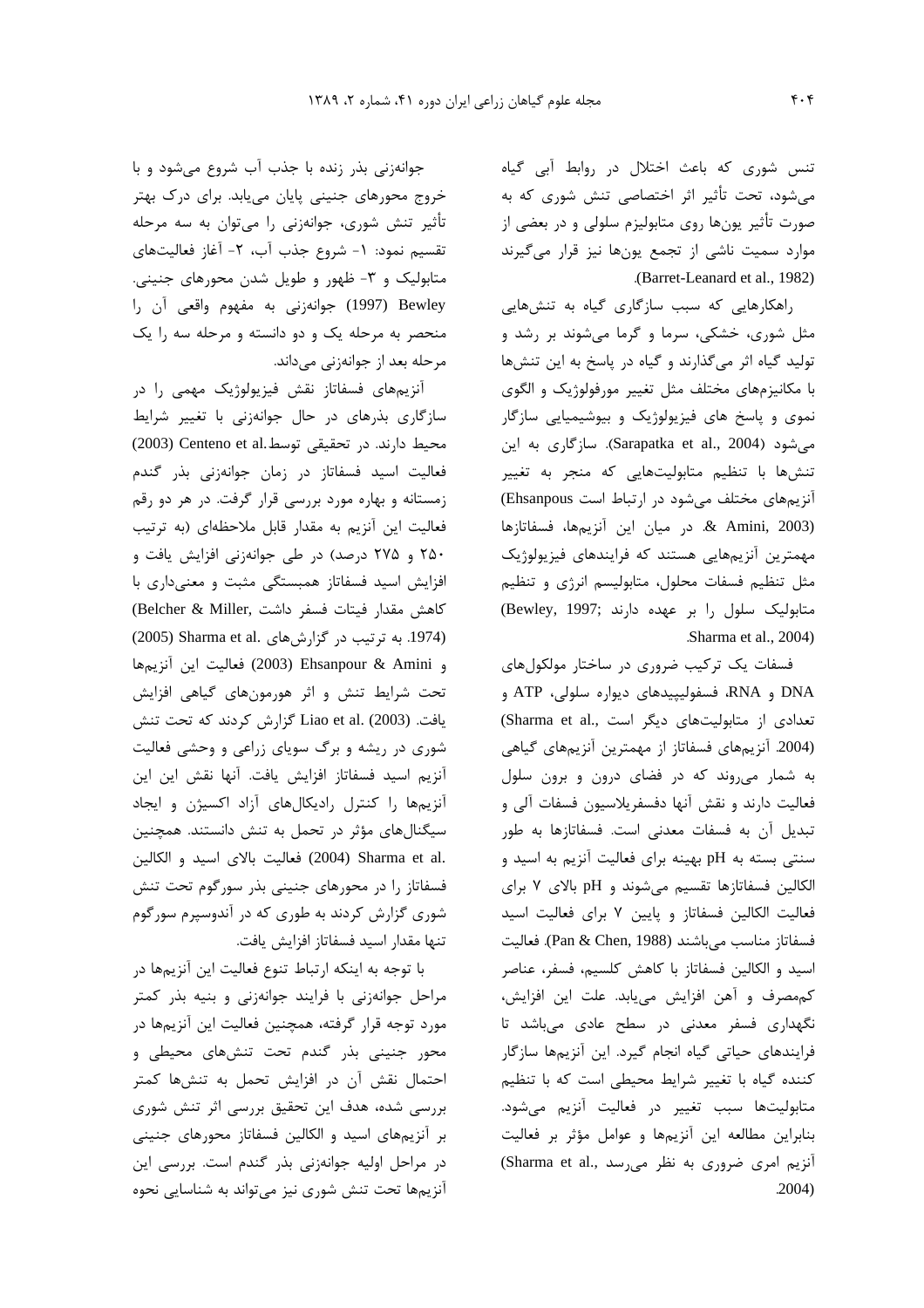عمل مکانیزمهای فیزیولوژیک تحمل به شوری در مراحل جوانەزنى كمك نمايد.

## مواد و روشها

این پژوهش به منظور بررسی اثر تنش شوری بر فعالیت آنزیمهای اسید و الکالین فسفاتاز بذر دو رقم گندم بهاره اینیا ۶۶ و قدس در دو مرحله در آزمایشگاه بذر، بیوتکنولوژی و فیزیولوژی گروه زراعت و اصلاح نباتات، دانشکده علوم زراعی مهندسی کشاورزی دانشگاه تهران در سال ۱۳۸۶ اجرا گردید. بدین منظور از بذرهای تولید سال ۱۳۸۴ مؤسسه اصلاح و تهیه نهال و بذر كرج استفاده گرديد.

در مرحله اول به منظور بررسی تحمل به شوری در مرحله جوانهزنی بذر ارقام مورد مطالعه، آزمایشی به صورت فاکتوریل در قالب طرح کاملاً تصادفی با سه تكرار انجام شد. تيمارهاى آزمايش شامل:دو رقم بذر گندم اینییا ۶۶ و قدس و اعمال تنش شوری با ایجاد یتانسیل اسمزی با استفاده از NaCl (تهیه شده از شرکت مرک<sup>۱</sup> آلمان) در چهار سطح ۴-، ۸-۱۲- و ۱۶-بار و تیمار بدون تنش (پتانسیل اسمزی صفر) به عنوان شاهد، بودند. بنابراین با استفاده از رابطه ۱ محلول هایی با پتانسیلهای مورد نظر تهیه شد (Lang, 1967):  $\Psi = -m I R T$ ۱) معادله لانگ:

> كه در آن: بتانسیل(بار) $\Psi$ m: مولاليته محلول I: ضريب يونيزاسيون R: ثابت گازها برابر ۰/۰۸۳۱ T: دما (كلوين)

آزمایش به صورت کشت بذرها روی کاغذ صافی در ظرفهای پتری استریل یکبار مصرف به قطر ۹/۵ سانتی متر انجام شد. کاغذهای صافی درون پتریها به مدت ٢ ساعت در آون در دمای ١٨٠ درجه سانتی گراد استریل شدند. محلولهای تهیه شده با استفاده از معادله

1. Merck

لانگ به مدت یک ساعت در دمای ۱۲۰ درجه سانتی گراد و فشار یک اتمسفر اتوکلاو شدند.

قیل از کشت بذرها به مدت سه دقیقه در محلول هیپوکلریت سدیم ۲/۵ درصد استریل و سپس سه بار با آب مقطر استریل شسته شدند. سپس تعداد ۱۰۰ عدد بذر(۴ تکرار ۲۵ بذری) از هر تیمار درون ۴ ظرف پتری استریل روی کاغذهای صافی استریل قرار گرفتند. درون هر ظرف پتری حدود ۵ میلی لیتر از محلول های مورد نظر ریخته شده و ظرفهای پتری درون ژرمیناتور (ساخت شرکت گروک ایران) در شرایط تاریکی در دمای ٢٠ درجه سانتي گراد به مدت ٨ روز قرار داده شدند.

جهت تعیین سرعت جوانهزنی بذر هر روز یک بار تا پایان روز هشتم آزمایش، تعداد بذرهای جوانه زده برای هر تکرار ثبت شد و دادههای حاصل از شمارش بذرهای جوانه زده در آخرین روز شمارش برای محاسبه درصد جوانهزنی استفاده گردید. برای محاسبه شاخص جوانهزنی و سرعت جوانهزنی از رابطه ۲ استفاده گردید :(Walker-Simmons & Sessing, 1990)

٢) معادله والكر - سيمونز:

GI= $[7n_1+6n_2+5n_3+4n_4+3n_5+2n_6+1n_7]/7 \times N$  $Le = \frac{10v_1}{[\sum ni * ti]}$ 

که د, آن: n: تعداد بذرهای جوانه زده ni: تعداد بذرهای جوانه زده روز i و ti: روز جوانهزنی است.

شاخص بنيه بذر با استفاده از رابطه ٣ تعيين گرديد :(Abdul-Baki & Anderson, 1973)

۳) (cm) طول گیاهچه×درصد جواتهزنی= شاخص بنیه بذر

آزمایشی در مرحله دوم به منظور بررسی فعالیت آنزیمهای فسفاتاز در بذرهای متحمل و حساس به شوری انجام گرفت. این آزمایش به صورت فاکتوریل در قالب طرح كاملاً تصادفي با سه تكرار انجام شد. فاكتور اول دو رقم مورد بررسی، فاکتور دوم تنش شوری با چهار سطح پتانسیل ۴-، ٨-، ١٢- و ١۶- بار و تیمار بدون تنش(پتانسیل اسمزی صفر) و فاکتور سوم مدت آبنوشی با سه سطح ۶، ۱۲ و ۱۸ ساعت بودند.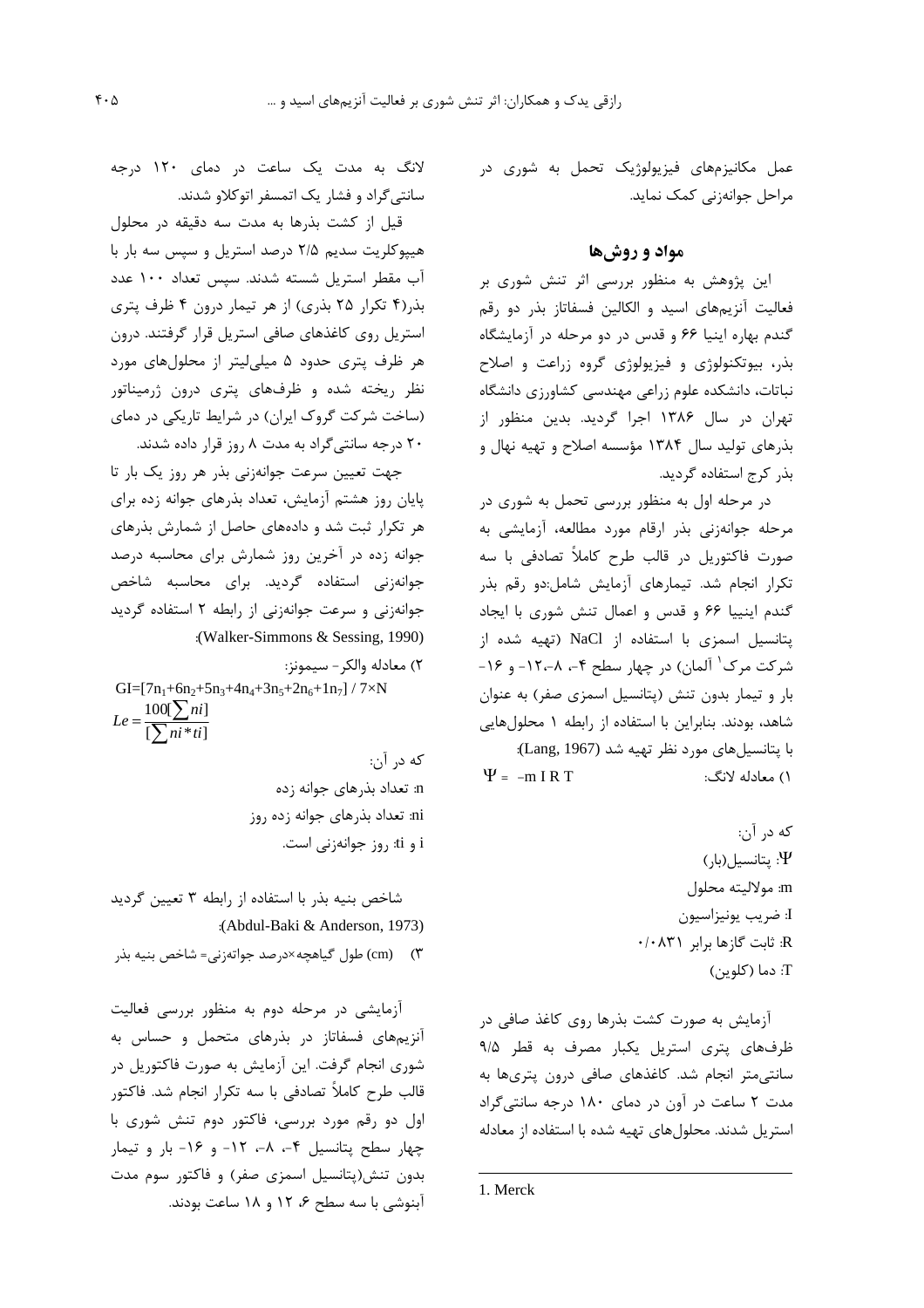ابتدا بذرها به روش اجرا شده در مرحله اول آزمایش استریل شدند. بررسی هر تیمار با کشت ۲۰ بذر در هر تکرار انجام گرفت. بذرها روی کاغذ صافی استریل در درون ظرفهای پتری استریل قرار داده شده و ۵ میلی لیتر از محلول با پتانسیل اسمزی مورد نظر به آن اضافه شد. که با استفاده از معادله Lang (1967) تهيه شده بودند. بذرها در سه سطح زمان آبنوشی در دمای ۲۰ درجه سانتی گراد و در تاریکی در ژرمیناتور قرار گرفتند.

محلول بافر استخراج جنين شامل آب مقطر استريل و ۱۰۰ میلی مولار تریس<sup>۱</sup> (تهیه شده از شرکت بیورد<sup>۲</sup> آلمان) با pH=7 بود. استخراج پروتئين جنين به منظور اندازەگىرى آنزيم هاى فسفاتاز بە روش (2000) Lee انجام گرفت. همچنین برای اندازهگیری فعالیت آنزیم اسيد فسفاتاز از روش Pan & Chen (1988) استفاده شد. واکنش با افزودن ۵ میلی مولار پارا نیتروفنل فسفات<sup>۳</sup> (تهیه شده از شرکت مرک<sup>۴</sup> آلمان) و ۱۰۰ میلی مولار بافر استات سدیم (تهیه شده از شرکت مرک آلمان) با pH=۵/۴ به ۵ میکرو لیتر نمونه استخراجی در اندازه کل ۲۰۰ میکرو لیتر شروع شد. و این محلول برای هر تکرار آزمایشی به مدت ۳۰ دقیقه در دمای ۴۰ درجه سانتی گراد نگهداری شد. سپس به آن ۵۰ میکرو لیتر KOH (مرک آلمان) یک مولار اضافه شد. میزان جذب پارا نیترو فنل فسفات آزاد شده در طول موج ۴۰۵ نانومتر با استفاده از دستگاه اسپکتروفتومتر (ساخت شرکت شیماتسو ژاپن) اندازهگیری شد. برای فعالیت الكالين فسفاتاز واكنش با افزودن ١٠ ميلي،مولار يارا نيترو فنل فسفات و ١٠٠ ميلي مولار Tris - HCl (بيورد آلمان) بافر با pH=۸/۳ به ۵ میکرو لیتر نمونه استخراجی در اندازه کل ۲۰۰ میکرو لیتر شروع شد. و میزان جذب pNP آزاد شده در طول موج ۴۰۵ نانومتر اندازهگیری  $\Delta$ 

مقايسه ميانگينها با استفاده از روش حداقل تفاوت معنىدار (LSD) در سطح احتمال ۰/۰۰۱ انجام گرفت. برای کنترل فرضیات مورد نیاز برای تجزیه واریانس،

4. Merck

مقایسه میانگین از نرمافزار آماری SAS و MSTAT - C و برای تجزیه همبستگی صفات از نرمافزار SPSS استفاده شد. همچنین به منظور نرمال کردن دادهها از نرمافزار MINITAB استفاده شد. تجزيه واريانس براى دادههای تبدیل شده انجام گردید، ولی مقایسه میانگینها با استفاده از دادههای اصلی (میانگینهای تبدیل نشده) انجام شد. برای رسم شکلها از نرمافزار Excel 2003 استفاده شد.

### نتايج

نتایج تجزیه واریانس نشان داد که اثرات اصلی و همچنین اثر متقابل بین رقم و تیمار شوری معنیدار بودند (جدول ۱). روند واكنش ارقام گندم در سطوح متفاوت پتانسیل اسمزی از نظر درصد، شاخص و سرعت جوانهزنی و شاخص بنیه بذر یکسان نبود (جدول ۲). به طوری که مقایسه میانگین اثر متقابل رقم و تنش شوری بر درصد جوانهزنی نشان داد، که با افزایش سطح تنش شوری میانگین درصد جوانهزنی هر دو رقم کاهش یافت (جدول ٢). تفاوت بين حداقل و حداكثر درصد جوانهزني در تنش شوری در رقم اینیا۶۶ و قدس به ترتیب ۹۱ و ۹۹/۳ درصد بود. کاهش درصد جوانهزنی در رقم قدس نسبت به رقم اینیا۶۶ محسوستر بود. اثر متقابل رقم و تنش شوری بر شاخص و سرعت جوانهزنی نیز معنیدار شدند. به طوری که با اعمال تنش شوری میانگین شاخص و سرعت جوانهزنی کاهش یافتند (جدول ۲).

اثر متقابل رقم و تنش شوری از نظر شاخص بنیه بذر در سطح احتمال ۰/۰۵ معنیدار شد (جدول ۱). تفاوت بين حداقل و حداكثر شاخص بنيه بذر در تنش شوری در رقم اینیا ۲۰۰/۵ و در رقم قدس ۱۹۷ بود. همچنین کاهش شاخص بنیه بذر در رقم اینیا۶۶ نسبت به رقم قدس محسوس تر بود (جدول ٢).

نتايج تجزيه واريانس فعاليت أنزيم اسيد فسفاتاز نشان داد که اثر متقابل رقم، تنش شوری و زمان آبنوشي در سطح احتمال ۰/۰۱ معنىدار بود (جدول ٣). فعالیت آنزیم اسید فسفاتاز دو رقم در سطوح متفاوت تنش شوری و زمانهای مختلف آبنوشی یکسان نبود (جدول ۴). به طوری که مقایسه میانگین اثر متقابل رقم، تنش شوری و زمان آبنوشی بر فعالیت آنزیم اسید

<sup>1.</sup> Hydroxy methyl Aminomethan (Tris)

<sup>2.</sup> Biorad

<sup>3.</sup> P-nitrophenol phosphate (p-NPP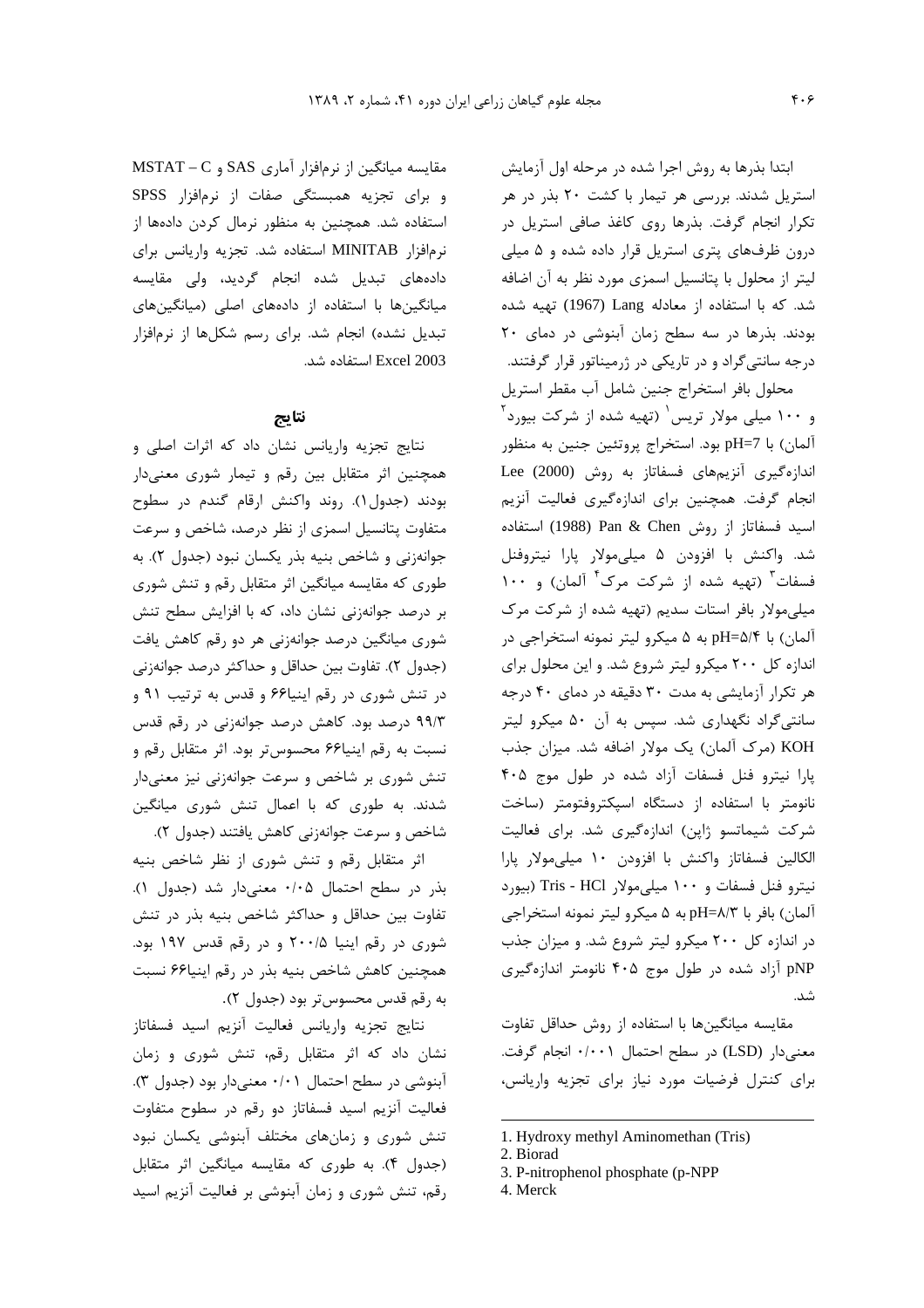فسفاتاز نشان داد، که رقم اینیا۶۶ فعالیت آنزیم اسید فسفاتاز بیشتری نسبت به رقم قدس داشت. بذرها در سطح پتانسیل صفر (شاهد) فعالیت آنزیم اسید فسفاتاز کمتری نسبت به سایر سطوح پتانسیل شوری نشان دادند. سطح پتانسیل ۱۲- بار بیشترین فعالیت آنزیم اسید فسفاتاز را نسبت به سایر سطوح پتانسیل شوری داشت. یعنی تا پتانسیل شوری ۱۲- بار فعالیت آنزیم اسید فسفاتاز افزایش و پس از آن کاهش یافت(جدول ۴). بذرهای هر دو رقم در زمان ۶ ساعت آبنوشی فعالیت آنزیم اسید فسفاتاز کمتری نسبت به سایر ساعات آبگیری نشان دادند و ۱۸ ساعت آبگیری بیشترین فعالیت آنزیم اسید فسفاتاز داشتند. در ۵ سطح پتانسیل شوری با افزایش زمان آبگیری میزان فعالیت آنزیم اسید فسفاتاز افزایش یافت (جدول۴). کمترین فعالیت آنزیم اسید فسفاتاز در ۶ ساعت آبگیری و شاهد (تنش شوری صفر بار) به ترتیب در اینیا۶۶ و قدس ۳/۸۰ و ۰/۹۲ واحد بر میلیگرم پروتئین بود. همچنین بیشترین فعالیت آنزیم اسید فسفاتاز در ۱۸ ساعت آبگیری و تنش شوری ۱۲- بار به ترتیب در اینیا۶۶ و قدس ۱۱/۷۷ و ۸/۲۷ واحد بر میلیگرم پروتئین بود (جدول ۴).

نتايج تجزيه واريانس فعاليت آنزيم الكالين فسفاتاز نشان داد که اثر متقابل رقم، تنش شوری و زمان آبگیری در سطح احتمال ۰/۰۱ تفاوت معنیدار داشتند (جدول٣). رقم اينيا۶۶ فعاليت الكالين فسفاتاز بيشترى نسبت به رقم قدس داشت. فعاليت آنزيم الكالين فسفاتاز دو رقم در سطوح متفاوت تنش شوری و زمانهای مختلف آبگیری یکسان نبود (جدول ۵). به طوری که مقایسه میانگین اثر متقابل رقم، تنش شوری و زمان آبنوشی بر فعالبت آنزیم الکالین فسفاتاز نشان داد، که

در بذرهای هر دو رقم با افزایش زمان آبگیری میزان فعاليت الكالين فسفاتاز افزايش يافت. با افزايش تنش شوری نیز میزان فعالیت آنزیم الکالین فسفاتاز افزایش یافت و بذرها در سطح پتانسیل صفر (شاهد) فعالیت آنزیم اسید فسفاتاز کمتری نسبت به سایر سطوح پتانسیل شوری نشان دادند. سطح پتانسیل ۱۲– بار بیشترین فعالیت آنزیم اسید فسفاتاز را نسبت به سایر سطوح پتانسیل شوری داشت. یعنی تا پتانسیل شوری ۱۲- بار فعالیت آنزیم اسید فسفاتاز افزایش و پس از آن كاهش يافت (جدول۵). كمترين فعاليت آنزيم الكالين فسفاتاز در ۶ ساعت آبنوشی و شاهد (تنش شوری صفر  $\vert \cdot \rangle$ بار) به ترتیب در اینیا۶۶ و قدس ۰/۳۲ و ۰/۲۸ واحد بر میلی گرم پروتئین بود. همچنین بیشترین فعالیت آنزیم الکالین فسفاتاز در ۱۸ ساعت آبنوشی و تنش شوری ١٢- بار به ترتيب در اينيا ۶۶ و قدس ١/٥٣ و ١/٣٣ واحد بر میلی گرم پروتئین بود.

با مقایسه جداول۴ و ۵ مشخص شد میزان فعالیت اسيد فسفاتاز در مقايسه با فعاليت الكالين فسفاتاز بسيار بيشتر بود.

پاسخ آنزیم اسید و الکالین فسفاتاز تحت تنش شوری به ترتیب از یک روند خطی با R<sup>2</sup> = ۰/۸۳۱ پیروی میکنند. تجزیه همبستگی بین R $^2$  =  $\cdot$  /۸۵ صفات جوانهزنی و آنزیم فسفاتاز در تیمارهای ۱۲- و ۱۶- بار پتانسیل شوری انجام شد (جدول۶). فعالیت آنزیم الکالین فسفاتاز همبستگی مثبت و بالایی با فعالیت آنزیم اسید فسفاتاز و همبستگی مثبت با صفاتی نظیر سرعت جوانهزنی، درصد جوانهزنی و شاخص بنیه بذر داشت. فعالیت آنزیم اسید فسفاتاز همبستگی مثبت با شاخص جوانهزنی و شاخص بنیه بذر دارد.

جدول ۱ – خلاصه تجزيه واريانس(ميانگين مربعات) صفات اندازهگيري شده

|                            |                               | در آزمایش جوانهزنی بذر ارقام گندم نان تحت تنش شوری |                     |            |                     |
|----------------------------|-------------------------------|----------------------------------------------------|---------------------|------------|---------------------|
| شاخص بنيه بذر              | شاخص جوانەزنى                 | سرعت جوانەزنى                                      | درصد جوانەزنى       | درجه آزادى | منابع تغييرات       |
| $\Delta V$ F/F $\Delta$ ** | $.  .9***$                    | $\Delta \cdot \Delta$ /95**                        | 1.77777             |            | , قم                |
| $F17\lambda$ ۶/۷.**        | $\cdot$ / $\Lambda\Lambda$ ** | $YfY\Delta/Yq**$                                   | 9811/14**           |            | تنش شورى            |
| $Y \cup \cdot \cdot$ *     | $\cdot/\cdot\cdot$ ۴**        | 48144**                                            | $177/04**$          |            | رقم×تنش شورى        |
| $\lambda$ /99              | $\cdot/\cdot\cdot$            | $\cdot$ /yq                                        | $\cdot/\lambda\tau$ | ٢٠         | اشتباه آزمايش       |
| f/95                       | $f(\cdot)$                    | $Y/\cdot 5$                                        | ۱۱۶۳                |            | ضريب تغييرات (درصد) |

\*\* و \* به ترتیب معنیدار در سطح احتمال ۱ و ۵ درصد.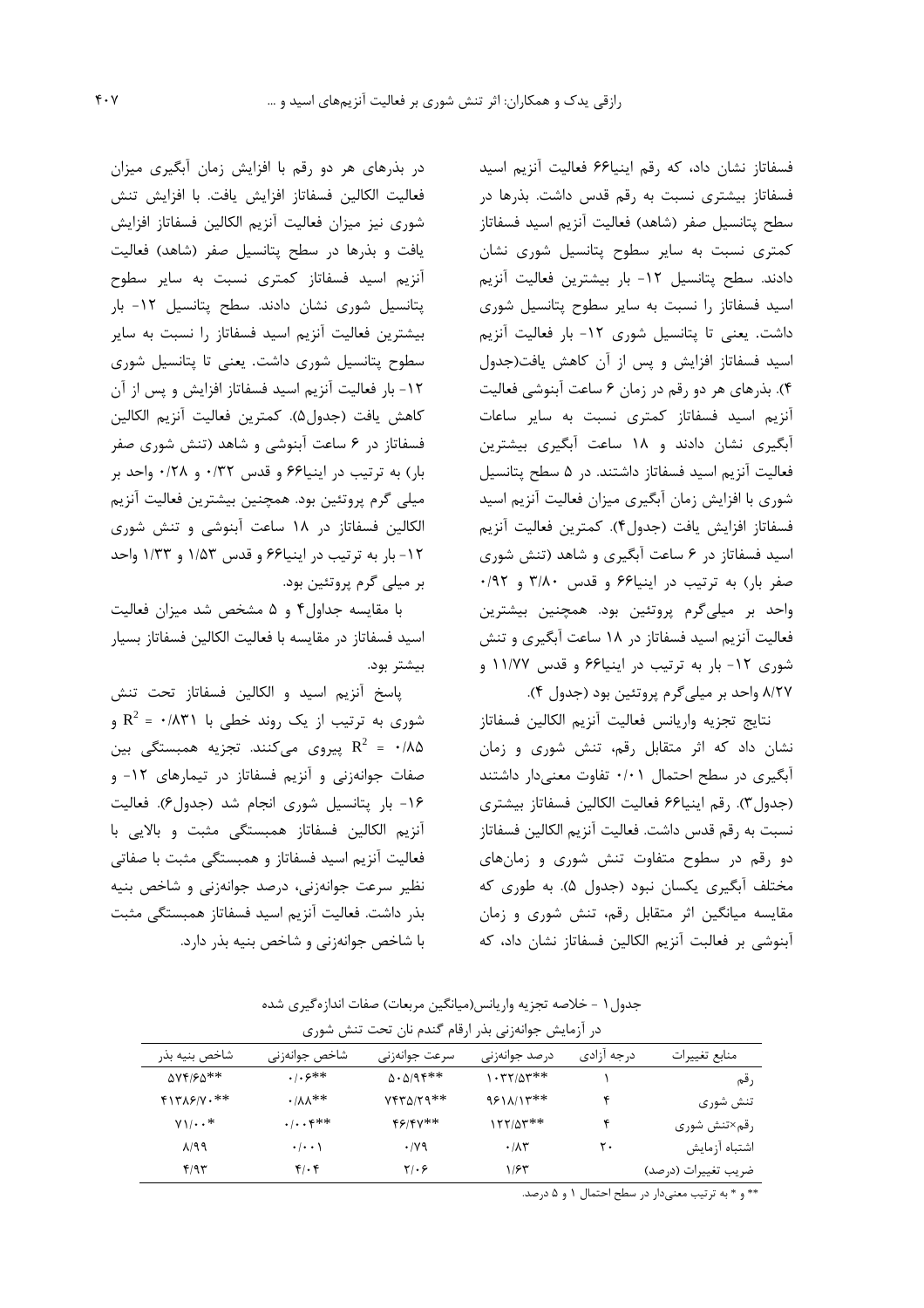| شاخص بنيه بذر         |                                                           | شاخص جوانەزنى                    |                      | سرعت جوانه رنی                                   |                                               | درصد جوانەزنى    |                                     | تنش شورى    |  |
|-----------------------|-----------------------------------------------------------|----------------------------------|----------------------|--------------------------------------------------|-----------------------------------------------|------------------|-------------------------------------|-------------|--|
| قدس                   | اينيا۶۶                                                   | قدس                              | اينيا۶۶              | قدس                                              | اينيا۶۶                                       | قدس              | اينيا۶۶                             | (بار)       |  |
| 1971 · · a            | $\mathbf{Y} \cdot \mathbf{Y}/\mathbf{V} \cdot \mathbf{a}$ | $\cdot$ /90a                     | $\cdot$ /90a         | <b>AA/YYa</b>                                    | $\lambda\lambda$ /٣٣a                         | 99/57a           | 99/4a                               | $\bullet$   |  |
| 55/50                 | $\lambda \mathbf{r} \cdot \mathbf{b}$                     | $\cdot$ / $\vee$ $\circ$ $\circ$ | $\cdot$ /9 $\cdot$ a | 50/77C                                           | $Y9/Y \cdot b$                                | $\lambda$ ۹/۰۱b  | $9\lambda/\cdot\lambda a$           | $-\epsilon$ |  |
| $\lambda \Delta$ . Fe | $\mathbf{r}$ $\mathbf{r}$                                 | $\cdot$ /۲۷d                     | $\cdot$ /۴ $\cdot$ c | $\mathbf{Y} \mathbf{Y} / \cdot \cdot \mathbf{f}$ | $\mathbf{v} \vee \mathbf{v} \cdot \mathbf{d}$ | $T\Delta/T$      | $\Delta \lambda / \lambda$ $\alpha$ | $-\lambda$  |  |
| $\tau$ /۶۵ $f$        | V/Yf                                                      | $\cdot$ /۲۶d                     | $\cdot$ /۳۸ $c$      | 19/29                                            | $Y \mathcal{A}/Y \cdot g$                     | YY/YYf           | $f\Delta/T\Delta d$                 | $-15$       |  |
| $\cdot$ / $\circ$ of  | $Y/Y \cdot f$                                             | $\cdot$ / $\cdot$ Fe             | $\cdot$ / $\cdot$ 9e | $\cdot$ / $\cdot$ $\cdot$ $\cdot$ i              | $\frac{\gamma}{\pi h}$                        | $\cdot/\cdot$ fh | 9/71g                               | $-19$       |  |
|                       | 9199                                                      |                                  | $\cdot$ / $\cdot$ Y  |                                                  | $Y/\cdot Y$                                   |                  | Y/Y                                 | LSD1%       |  |

جدول٢- مقايسه ميانگين برخي صفات اندازهگيري شده در آزمايش جوانهزني بذر ارقام گندم نان تحت تنش شوري

حروف غیر مشابه بیانگر معنیدار بودن در سطح احتمال ۱ درصد است.

جدول ٣- خلاصه تجزيه واريانس(ميانگين مربعات) فعاليت آنزيم اسيد و الكالين فسفاتاز بذر ارقام گندم نان تحت تنش شوري

| ميانگين مربعات                                                     |                                         | در جه |                                                                                                                                                         |
|--------------------------------------------------------------------|-----------------------------------------|-------|---------------------------------------------------------------------------------------------------------------------------------------------------------|
| فعاليت الكالين فسفاتاز                                             | فعاليت اسيد فسفاتاز                     | آزادى | منابع تغييرات                                                                                                                                           |
| $\cdot$ /٢٩٨٥**                                                    | $15.70YV\Delta**$                       |       | رقم                                                                                                                                                     |
| .715Y                                                              | $Y\Delta/FF\Upsilon F^{**}$             |       | تنش شورى                                                                                                                                                |
| $5/57.7$ **                                                        | $97/9991**$                             |       | زمان أبگيري                                                                                                                                             |
| $\cdot/\cdot\cdot\cdot\mathfrak{f}^{\text{ns}}$                    | $Y/YYYY$ **                             | ۴     | رقم × تنش شورى                                                                                                                                          |
| $\cdot$ / $\cdot$ $\Delta$ $\mathsf{r}$ $\mathsf{r}$ $\ast$ $\ast$ | $Y/FAYY**$                              |       | رقم × زمان أبگيري                                                                                                                                       |
| $\cdot/\cdot\cdot\tau$ <sup>**</sup>                               | $\cdot$ / $\cdot$ 9 $\cdot$ $\wedge$ ** | ٨     | تنش شوری × زمان آبگیری                                                                                                                                  |
| $\cdot/\cdot\cdot\mathcal{A}^{**}$                                 | $.1.570**$                              | Λ     | رقم × تنش شوري × زمان آبگيري                                                                                                                            |
| $\cdot$   $\cdot$ . $\circ$                                        | . /                                     | ۶.    | اشتباه آزمايش                                                                                                                                           |
| $\mathbf{r}/\cdot\cdot\mathbf{r}$                                  | 1/97Y1                                  |       | ضريب تغييرات (درصد)                                                                                                                                     |
|                                                                    |                                         |       | $\mathbf{b}$ . $\mathbf{a}$ . $\mathbf{b}$ . $\mathbf{c}$ . $\mathbf{d}$ . If $\mathbf{c}$ . If $\mathbf{c}$ . If $\mathbf{c}$ is a set of $\mathbf{c}$ |

\*\* و \* به ترتیب معنیدار در سطح احتمال ۱ و ۵ درصد د ns غیر معنیدار

جدول۴- میانگین فعالیت آنزیم اسید فسفاتاز دو رقم گندم تحت تیمارهای تنش شوری در مراحل اولیه آبنوشی<br>فعالیت آنزیم اسید فعالیت آنزیم اسد فسفاتان (ماجدامیل گرم پیوتئین)

|                |                      |                                 |                     | افعالیت انزیم اسید فسفاناز (واحد/میلی ادرم پرونئین) |                          |                          |                 |                               |                                        |                  |
|----------------|----------------------|---------------------------------|---------------------|-----------------------------------------------------|--------------------------|--------------------------|-----------------|-------------------------------|----------------------------------------|------------------|
|                |                      | قدس                             |                     |                                                     |                          | اىنىا9۶                  |                 |                               |                                        |                  |
| ۱۶ – با,       | ۱۲ – بار             | ۸– با,                          | ۴- بار              | شاهد<br>(صفر بار)                                   | ۱۶– بار                  | ۱۲- بار                  | ۸– بار          | ۴- بار                        | شاهد<br>(صفر بار)                      | آبنوشى<br>(ساعت) |
| f/f9n          | $\Delta/\sqrt{2}$ lm | $f/\mathbf{r} \cdot \mathbf{n}$ | $\frac{9}{2}$       | Y/9Yp                                               | $V/\cdot h$              | $Y/Y$ ۹h                 | $5/8$ $\Lambda$ | $\Delta/\cdot$ $\mathfrak{m}$ | $\mathbf{r}/\mathbf{A}\cdot\mathbf{O}$ | ۶ ساعت           |
| $\Delta$ /۴۴]  | 9/0.1                | $\Delta$ /۲۷ $\rm lm$           | $\Delta/\Gamma$ · m | $\mathbf{r}/\mathbf{A}\mathbf{r}$                   | $\lambda$ /96 $\epsilon$ | $\gamma$ . $\epsilon$ de | $V/9$ fg        | $9/4\lambda i$                | $\Delta/\tau$ \ lm                     | ۱۲ ساعت          |
| $V/\tau\tau$ h | $\lambda$ /۲۷ $f$    | Y/Y                             | $9/5 \cdot i$       | $\Delta$ / $\gamma$ ۹ $k$                           | 11/1Ab                   | 11/YVa                   | 1.70AC          | $\gamma$                      | $V$ /9 $\cdot$ $g$                     | ۱۸ ساعت          |
|                |                      |                                 |                     |                                                     | .780                     |                          |                 |                               |                                        | LSD1%            |

حروف غیرمشابه بیانگر معنیدار بودن در سطح احتمال ۱ درصد است.

جدول۵- میانگین فعالیت آنزیم آلکالین فسفاتاز دو رقم گندم تحت تیمارهای تنش شوری در مراحل اولیه آبنوشی

|                         |                        |                           |                            |                       | فعاليت آنزيم اسيد فسفاتاز (واحد/ميلي گرم پروتئين) |                         |                        |                       |                            |               |
|-------------------------|------------------------|---------------------------|----------------------------|-----------------------|---------------------------------------------------|-------------------------|------------------------|-----------------------|----------------------------|---------------|
|                         |                        | قدس                       |                            |                       |                                                   |                         | اىنىا9۶                |                       |                            | مدت زمان      |
| ۱۶– با,                 | ۱۲ – با,               |                           |                            | شاهد                  | ۱۶- بار                                           |                         |                        |                       | شاهد                       | آبنوشی (ساعت) |
|                         |                        | ۸– بار                    | ۴- بار                     | (صفر بار)             |                                                   | ۱۲– بار                 | ۸– بار                 | ۴- بار                | (صفر بار)                  |               |
| $\cdot$ /۴۴lmn          | $\cdot$ /۴۴lmn         | $\cdot$ /۴۲lmn            | $\cdot$ /۳ $\gamma$ no     | $\cdot$ /۲ $\wedge$ p | $\cdot$ /00 $\mathrm{k}$                          | $\cdot$ /۴۹kl           | $\cdot$ /۴۶۱m          | $\cdot$ /۴۱mn         | $\cdot$ /۳۲op              | ۶ ساعت        |
| $\cdot$ / $\lambda$ ۶gh | $\cdot$ / $\wedge$ Ygh | $\cdot/\lambda \cdot h$ i | $\cdot$ / $\vee$ $\circ$ i | .1901                 | $\cdot$ /9 \fg                                    | $\cdot$ /9 $\epsilon$ f | $\cdot$ / $\wedge$ Ygh | $\cdot$ / $\wedge$ rh | $\cdot$ / $\vee$ $\circ$ i | ۱۲ ساعت       |
| 1/7AC                   | $1/\tau \tau bc$       | $1/7$ $\sqrt{C}$          | $\frac{1}{\sqrt{d}}$       | $1/\cdot$ Ye          | $1/F\lambda a$                                    | $1/\Delta \mathbf{r}$ a | $1/F\lambda a$         | 1/4b                  | 1/79c                      | ۱۸ ساعت       |
|                         |                        |                           |                            | .1.99                 |                                                   |                         |                        |                       |                            | LSD1%         |

حروف غیر مشابه بیانگر معنیدار بودن در سطح احتمال ۱ درصد است.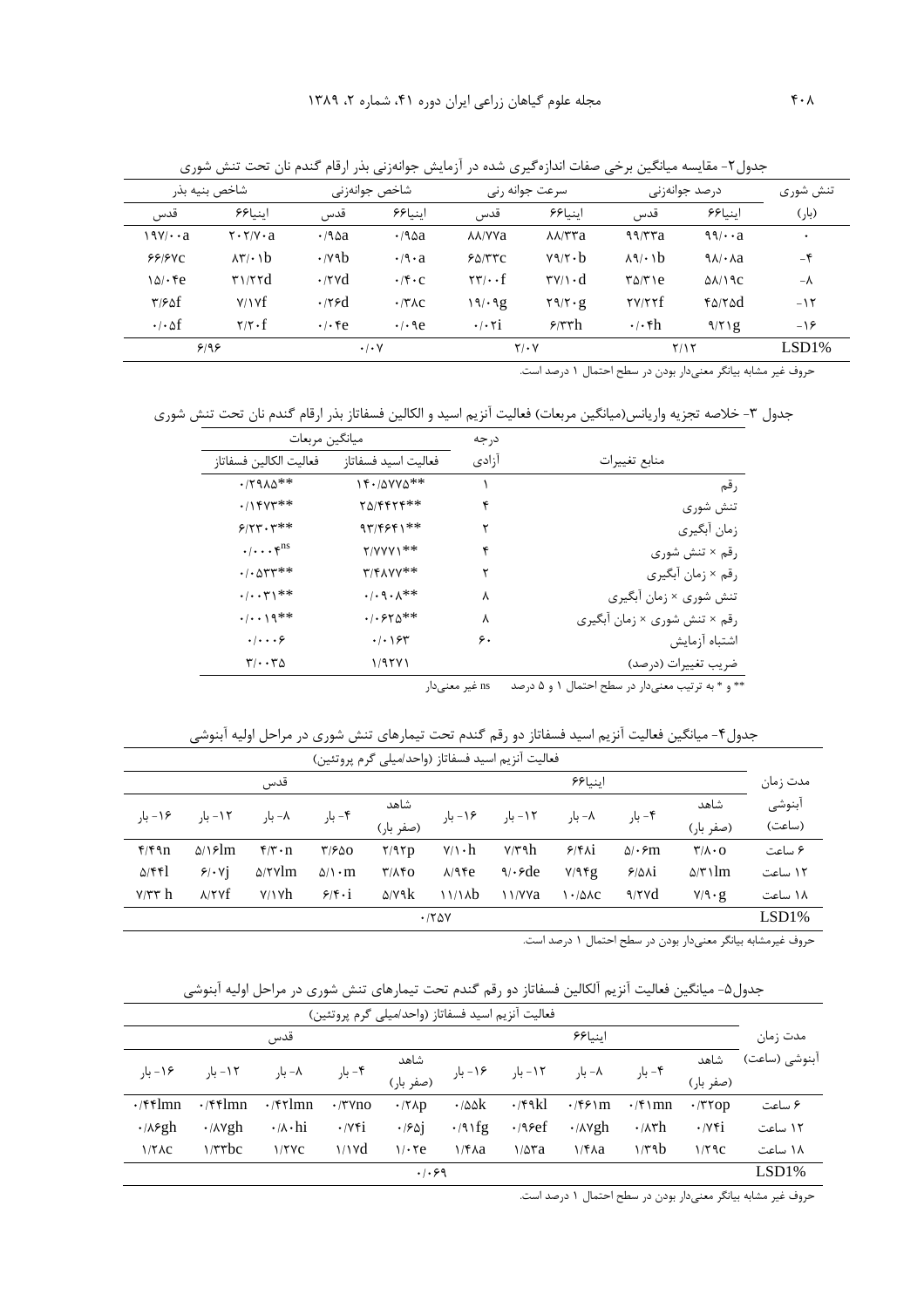| و فعالیت آنزیم فسفاتاز جنین بذر تحت تنش شوری |                               |          |                                                                 |                                                    |                                    |                |                        |  |
|----------------------------------------------|-------------------------------|----------|-----------------------------------------------------------------|----------------------------------------------------|------------------------------------|----------------|------------------------|--|
| X۶                                           | X۵                            | X۴       | X٣                                                              | $X$ ۲                                              | X <sub>1</sub>                     |                |                        |  |
|                                              |                               |          |                                                                 |                                                    |                                    | $X\setminus$   | شاخص جوانەزنى          |  |
|                                              |                               |          |                                                                 |                                                    | $\cdot$ /990**                     | X <sub>Y</sub> | سرعت جوانهزنى          |  |
|                                              |                               |          |                                                                 | $\cdot$ /910**                                     | $\cdot$ /99.**                     | $X^{\tau}$     | درصد جوانەزنى          |  |
|                                              |                               |          | $\cdot$ / $\Lambda$ $\uparrow$ $\uparrow$ $\uparrow$ $\uparrow$ | $\cdot$ /9 $\cdot$ $\cdot$ $\cdot$ $\cdot$ $\cdot$ | $\cdot$ / $\lambda$ ۶ $\lambda$ ** | Xf             | شاخص بنيه بذر          |  |
|                                              |                               | $.1114*$ | $\cdot$ /YY $\gamma^{ns}$                                       | $\cdot$ /YY \ <sup>ns</sup>                        | $.7957**$                          | X۵             | فعاليت اسيد فسفاتاز    |  |
|                                              | $\cdot$ / $\Lambda\Delta V^*$ | $.1114*$ | $.7954*$                                                        | $.7954**$                                          | $\cdot$ /YY $i$ <sup>ns</sup>      | $X\epsilon$    | فعاليت الكالين فسفاتاز |  |

جدول۶- ضرایب همبستگی ساده بین صفات اندازهگیری شده در آزمایش جوانهزنی بذر

ns غیرمعنیدار بودن است. \*\* معنىدار بودن در سطح احتمال ۰/۰۱ \* معنىدار بودن در سطح احتمال ۰/۰۵

همبستگی بین صفات جوانهزنی و آنزیم فسفاتاز در تیمارهای ۱۲- و ۱۶- بار پتانسیل شوری انجام شد.

#### ىحث

بررسی تحمل به تنش شوری بذر دو رقم گندم مورد بررسی در مرحله جوانهزنی مشخص کرد که تیمار تنش شوری سبب کاهش معنیدار درصد، سرعت و شاخص جوانهزنی وشاخص بنیه بذر شد. این کاهش در رقم قدس بيشتر از رقم اينيا ۶۶ بود. فرايندهاى بیولوژیکی تحت تنش نیاز به انرژی بیشتری دارد تا مسیرهای بیوشیمیایی و فعالیتهای فیزیولوژیکی ادامه یافته و رشد بدست آید. روند فعالیتهای زیستی در شرایط محیطی بهینه رشد با شرایط تحت تنش شوری متفاوت خواهد بود، و در نتیجه رشد نیز در شرایط مذکور با هم تفاوت خواهد داشت. بذر رقم اینیا۶۶ که به تنش شوری متحمل تر بود توانست، با آبنوشی سریعتر زودتر جوانه بزند و از سرعت جوانهزنی بالاتری برخوردار بود.

نتایج نشان داد که سرعت جوانهزنی بذر دو رقم بیشتر از درصد جوانهزنی تحت تاثیر تنش شوری قرار گرفت. چنین استنباط میشود که تنش شوری ابتدا سرعت آبنوشی بذر را کاهش میدهد، ولی در مدت زمان بیشتر آبنوشی بذر انجام میگیرد و در نتیجه بذر جوانه میزند. این کاهش آبنوشی باعث کاهش سرعت جوانهزنی میشود و بدین طریق سرعت جوانهزنی بیشتر از درصد جوانەزنى تحت تأثير تنش شورى قرار مى گيرد. احتمالاً با افزایش تنش آب، پتانسیل اسمزی محلول نیز کاهش یافته و در نتیجه آبنوشی توسط بذر به کندی صورت گرفته و جوانهزنی به تأخیر افتاده است.

یکی از اثرات تنش شوری بر ریشه رسوب مواد لیگنینی روی عناصر آوندی میٖباشد. چنین تأثیری با

افزایش یا سنتز پروتئینهای تنش شوری میزان لیگنینی شدن دیواره سلولهای ریشه افزایش مییابد. این امر در ارقام مقاوم نسبت به حساس نمود بیشتری پیدا میکند (Sarapatka et al., 2004). کاهش سرعت جوانهزنی تحت شرایط تنش شوری ممکن است یک راهكار سازگارى بذر تحت شرايط تنش محيطى براى استقرار بهتر گیاهچه باشد.

جوانهزنی بذر یکی از بهترین فرایندهای رشد ونموی است که به طور مشخص القا تولید آنزیمهای فسفاتاز و فيتاز را باعث مي گردد (Murray & Collier, 2006). فعالیت اسید و الکالین فسفاتاز در هر دو رقم متحمل و حساس به شوری با افزایش زمان آبنوشی افزایش یافت. ممکن است این افزایش به علت افزایش تنفس و تولید بیشتر آنزیم باشد. مشاهده این پدیده به خوبی گویای این موضوع است که واکنش سلولهای گیاهی به شرایط کشت، تنش شوری و مقاومت، پایداری و حساسیت آنها به شرایط محیطی کاملاً وابسته به نوع گیاه، جنس، گونه و اصولاً ژنوتیپ است. چون بخشی از فعالیت آنزیم فسفاتاز مربوط به اسيد فسفاتاز خارج سلولى است، بنابراین ممکن است میزان این نوع فسفاتاز در اینیا۶۶ بیشتر از قدس باشد و به دلیل وابستگی ساختار دیواره سلولي به ژنوتيپ گياه، طبيعتاً ساختار ديواره آنها نيز متفاوت باشد.

تنش شورى باعث افزايش فعاليت آنزيم فسفاتاز می شود. این افزایش فعالیت آنزیم فسفاتاز در دیواره سلولی و کمپلکس گلژی در گیاه نخود فرنگی نیز گزارش شده است (Murray & Collier, 2006). برخی از پژوهشگران اختلاف فعالیت اسید فسفاتاز را به جذب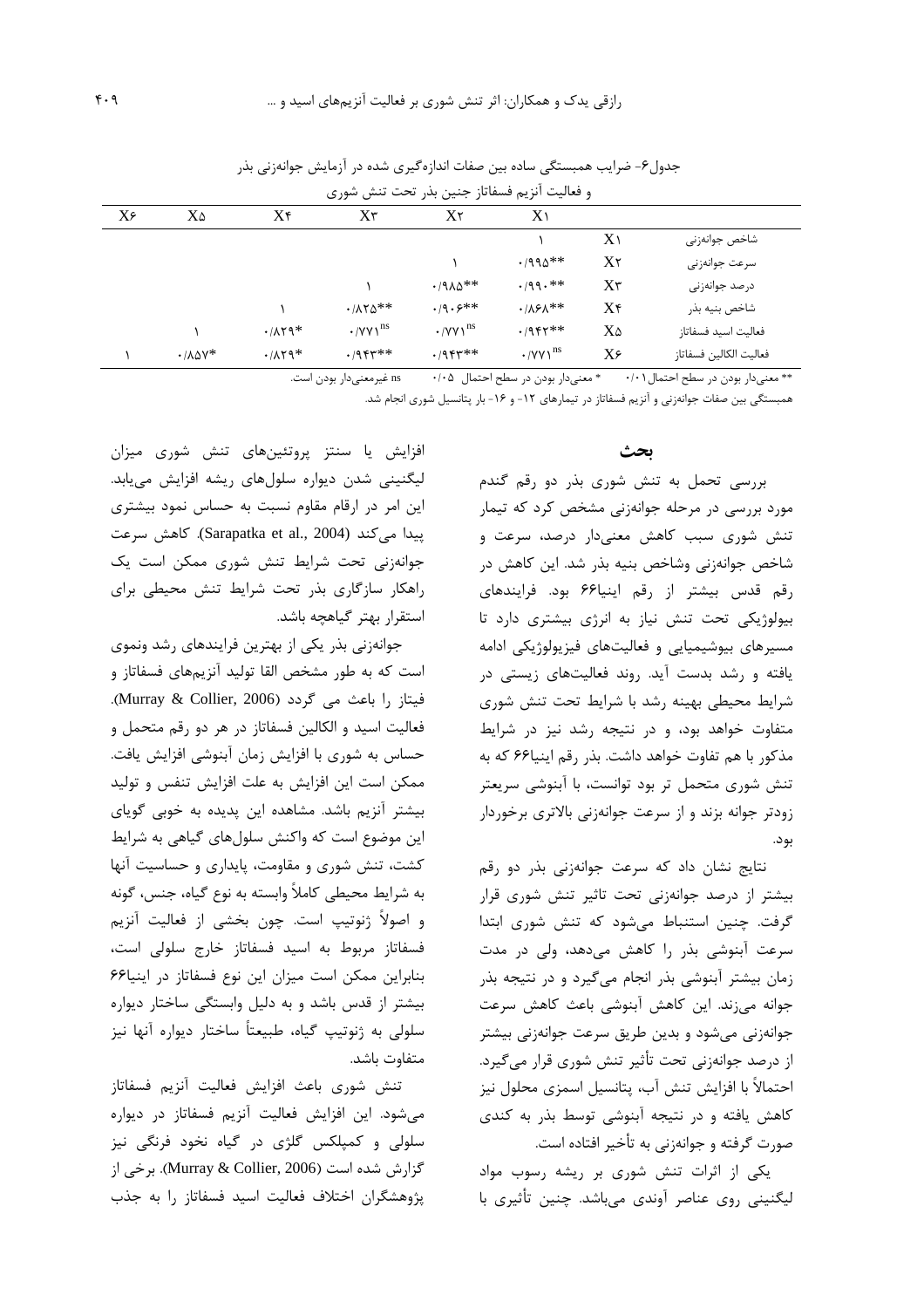فسفر نسبت مىدهند (Duff et al., 2006). ممكن است این موضوع در نتایج بدست آمده از این آزمایش نیز مؤثر وده باشد. ولي برخي از شواهد دلالت بر عدم دخالت 4 نقل و انتقال و مصرف فسفر و فعاليت اسيد فسفاتاز دارد. به عنوان مثال مشاهده شده وقتی ماده متیلجاسمونات<sup>\</sup> به محیط کشت برگ برنج اضافه میشود، بدون تغییر در ميزان فسفر، فعاليت اسيد فسفاتاز افزايش مي،يابد (Shin, 1998). همچنین در این گزارش مشاهده شد تنش شوری موجب افزایش فعالیت اسید فسفاتاز میشود ولی این افزایش فعالیت آنزیم همراه با کاهش میزان فسفر محیط خارج و یا داخل سلول نیست .(Shin, 1998)

نتایج نشان داد که فعالیت الکالین فسفاتاز در زمانهای مختلف آبنوشی به طور محسوسی پایینتر از فعاليت اسيد فسفاتاز بود، با وجود الگوى مشابه افزايشى در فعالیت این دو آنزیم، اسید فسفاتاز فعالیت بیشتری در تمام سطوح تیماری از خود نشان داد. در نتایج بدست آمده از این تحقیق، فعالیت آنزیم اسید و الکالین

فسفاتاز با افزایش سطح تنش تا ١٢- بار افزایش یافت یعنی روند صعودی داشت و پس از آن روند نزولی داشت. افزایش فعالیت اسید فسفاتاز در ارقام مختلف يكسان نيست. اين تغييرات در رقم اينيا ۶۶ نسبت به رقم قدس محسوستر بود. این یافته خود تأکیدی است بر اینکه، پاسخهای گیاهان به تنش مستقل از ژنوتیپ <u>;</u> نیست. رقم اینیا۶۶ در همه سطوح آبنوشی دارای فعالیت آنزیمهای اسید و الکالین فسفاتاز بیشتری نسبت به رقم قدس بود.

با توجه به نتايج افزايش فعاليت آنزيم فسفاتاز در شرایط تنش شوری چنین استنباط شد، که رقم اینیا نسبت به رقم قدس مقاومتر بوده و یکی از مکانیزمهای تحمل به شوری در ژنوتیپهای با تحمل بیشتر، افزایش <u>;</u> فعاليت آنزيم فسفاتاز باشد.

## سپاسگزاري

از معاونت پژوهشی دانشگاه تهران که بخشی از هزینه پژوهشی این پایان نامه را به شماره ۷۱۰۲۷/۶/۰۷ فراهم نمودند تقدیر و تشکر می گردد.

1. Methyl Jasmonate

#### **REFERENCES**

- 1. Anonymous. (2008). *Commodity Intelligence Report*. USDA foreign Agricultyral Service. (http://www.pecad.fas.usda.gov/highlights/2008/05/Iran\_may2008.htm)
- 2. Abdul- Baki, A. A. & Anderson, J. D. (1973). Vigour deterioration in soybean seeds by multiple criteria. *Crop Science*, 13, 630-633.

 $\overline{a}$ 

- 3. Angelov, G. B. (2003). Isoenzyme variation of esterase and acid phosphatase and genetic affinities among *Dasypyrum villosum*. *Turkish Journal of Botany*, 27, 249-254.
- 4. Barret-Lenard, E. G., Robson, A. D. & Greenway, H. (1982). Effect of phosphorus deficiency and water definition on phosphatase activity from wheat leaves. *Journal of Experimental Botany*, 33, 682-693.
- 5. Belcher, E. M. & Miller, L. (1974). Influence of substrate moisture level on the germination of sweet gnu and pine seed. *Turkish Journal of Botany*, 65, 88-89.
- 6. Bewley, D. J. (1997). Seed germination and dormancy. *Plant Cell*, 9, 1055-1060.
- 7. Centeno, C., Viveros, A., Brenes, A., Lozano, A. & De La Cuadra, C. (2003). Effect of several germination conditions on total P, phytate P, phytase, acid phosphatase activities and inositol phosphate esters in spring and winter wheat. *The Journal of Agricultural Science*, 141, 313-321.
- 8. Duff, S. M. G., Sarath, G. & Plaxton, W. C. (2006). The role of acid phosphatase in plant phosphorus metabolism. *Physiologia Plantarum*, 90, 791-800.
- 9. Ehsanpour, A. A. & Amini, F. (2003). Effect of salt and drought stress on acid phosphatase activities in *alfalfa (Medicago sativa)* explants under in vitro culture. *African Journal of Biotechnology*, 2, 133-135.
- 10. Grattan, S. R. & Grieve, C. M. (1999). Salinity- mineral nutrient relations in horticultural crops. *Scientia Horticulturae*, 78, 127-157.
- 11. Jbir, N., Chaibi, W., Amar, S., Jemmali, A. & Ayadi, A. (2001). Root growth and lignification of two wheat species differing in their sensitivity to NaCl, in responses to salt stress. *Comptes Rendus de l'Academie des Sciences Series III Sciences de la Vie*, 324, 863-868.
- 12. Lang, A. R. G. (1967). Osmotic coefficients and water potentials of sodium chloride from 0 to 40 °C. *Australian Journal of Chemistry*, 20, 2017-2020.
- 13. Lee, T. M. (2000). Phosphate starvation induction of acid Phosphatase in *Ulva lactuca* L. *Botanical Bulletin of Academia Sinica*, 39, 29-32.